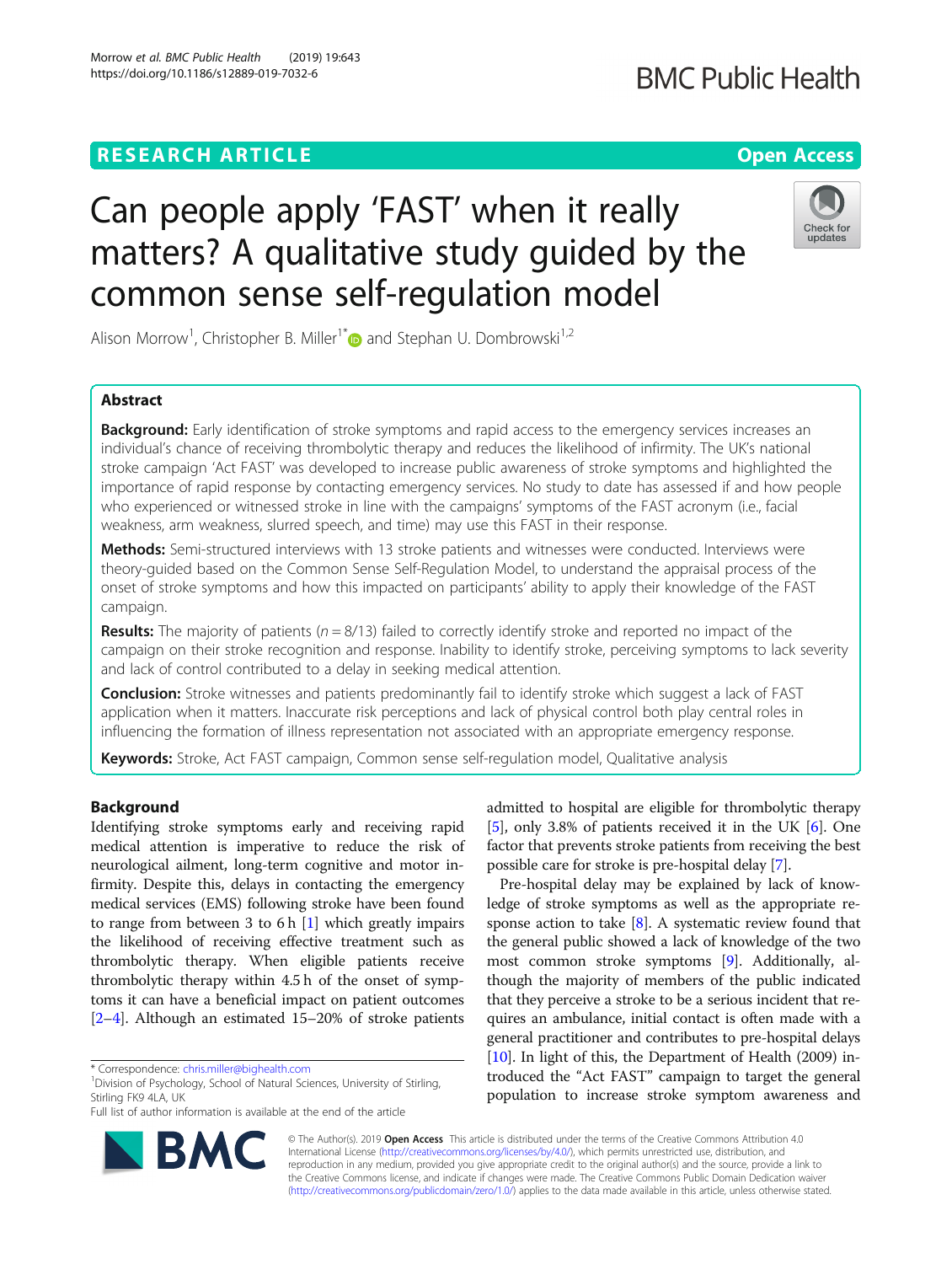highlight the importance of rapid response by calling emergency medical services. The "FAST" acronym was developed based on the three most common and stroke specific symptoms (facial weakness, arm weakness and slurred speech) as well as the importance of responding to these symptoms immediately (time). Despite mass coverage of the campaign for several years strong evidence of campaign effectiveness is mixed [\[9](#page-6-0), [11](#page-6-0)–[13\]](#page-6-0).

A previous qualitative study that explored the perceived effectiveness and impact of the Act FAST campaign focused on stroke patients, stroke witnesses and clinicians [[14\]](#page-6-0). Despite clinicians reporting that the campaign improved stroke awareness, they assumed that this awareness had little, or no, effect on patients' and witness' response behaviour. One of the limitations of this study was that patients experienced a variety of symptoms, which were often not in line with those depicted by campaign. Although there are many possible explanations for such delays and the campaigns apparent lack of effectiveness, it is still unknown what determines how and why people seek medical help following the onset of stroke symptoms. To fully understand the campaigns aptitude to reducing delay, it is important to initially understand how individuals experience and respond to health threats.

It has been assumed that the decision process of whether to access health care services and respond to symptoms depend on how an individual perceives the illness [\[15](#page-6-0)]. Emerging somatic changes can alert an individual to the onset of a health threat or an illness which leads them to self-diagnose and make sense of the situation based on what they think is happening to them [[16\]](#page-6-0). The Common Sense Self-Regulation Model (CS-SRM) [[17\]](#page-6-0), describes this process and assumes that it is the way that an individual perceives a somatic change that influences their appraisal, and consequently, how they respond. The CS-SRM proposes that a variety of factors contribute to an individual's mental representation of their illness which influences their understanding of the threat, known as an illness representation. The illness representation involves five perceptions of the illness: what the illness is (identity or label), how long it is going to last (timeline), the believed consequences (consequence), its cause, and whether the threat can be controlled/cured. Additionally, an individual's illness coherence [\[18](#page-6-0)], for example whether a person thinks about the threat in a logical way, also plays a significant role.

The CS-SRM [\[17](#page-6-0)] has previously been applied to guide research on health care seeking behaviour [\[19\]](#page-6-0) and more specifically, to gain an insight into the appraisal process of stroke symptoms and how this might influence response behaviour. Dombrowski et al., (2012) used the CS-SRM as a theoretical tool to analyse qualitative data and explore how illness representations can influence witnesses' responses to the onset of stroke symptoms [[20\]](#page-6-0). This study found that failure to identify stroke often led participants to form illness representations that were not associated with an emergency and ultimately cause delay in contacting the emergency services.

Building on previous research, this study applied the CS-SRM during data collection and analysis to prompt facets of the stroke appraisal process. This study focuses on stroke patients and witnesses who were confronted with symptoms in line with the FAST campaign and therefore had reason to apply campaign knowledge to guide their response behaviour.

#### Aim

To explore whether and how stroke witnesses and patients faced with stroke symptoms in line with the FAST acronym (facial weakness, arm weakness and speech disturbance) apply the knowledge of the FAST campaign and examine the stroke appraisal process.

# **Methods**

#### Participants & study design

Semi-structured interviews with adults (18 years or older) who experienced or witnessed symptoms in line with the FAST campaign (facial weakness, arm weakness and speech disturbance) in the past year were conducted. Stroke patients and witnesses were recruited between April 2015 and June 2015 with the help of the third sector charity Chest Heart & Stroke Scotland. Eligible participants were initially identified (using charity records) and approached by Stroke Nurses within the charity, either during home visits or via telephone. Eligible participants were given background information of the study, research aims and reasons for doing the research to inform their decision to participate. Contact details of those who were interested were passed on to the research team and contacted to arrange an interview. Nurses only recruited participants who had no severe cognitive impairment or communication difficulties to ensure that their ability to remember the experience would not be hindered and that there was no misinterpretation during the interview process.

### Procedure

One-off semi-structured interviews using a topic guide were conducted. Prior to participation, all participants provided written and informed consent. Interviews were conducted at the home of the participant. Field notes were made during each interview, as well as being audio-recorded, and subsequently transcribed and anonymized. Transcripts were not returned to participants. This study gained ethical approval from the University of Stirling Psychology Ethics Committee. The CS-SRM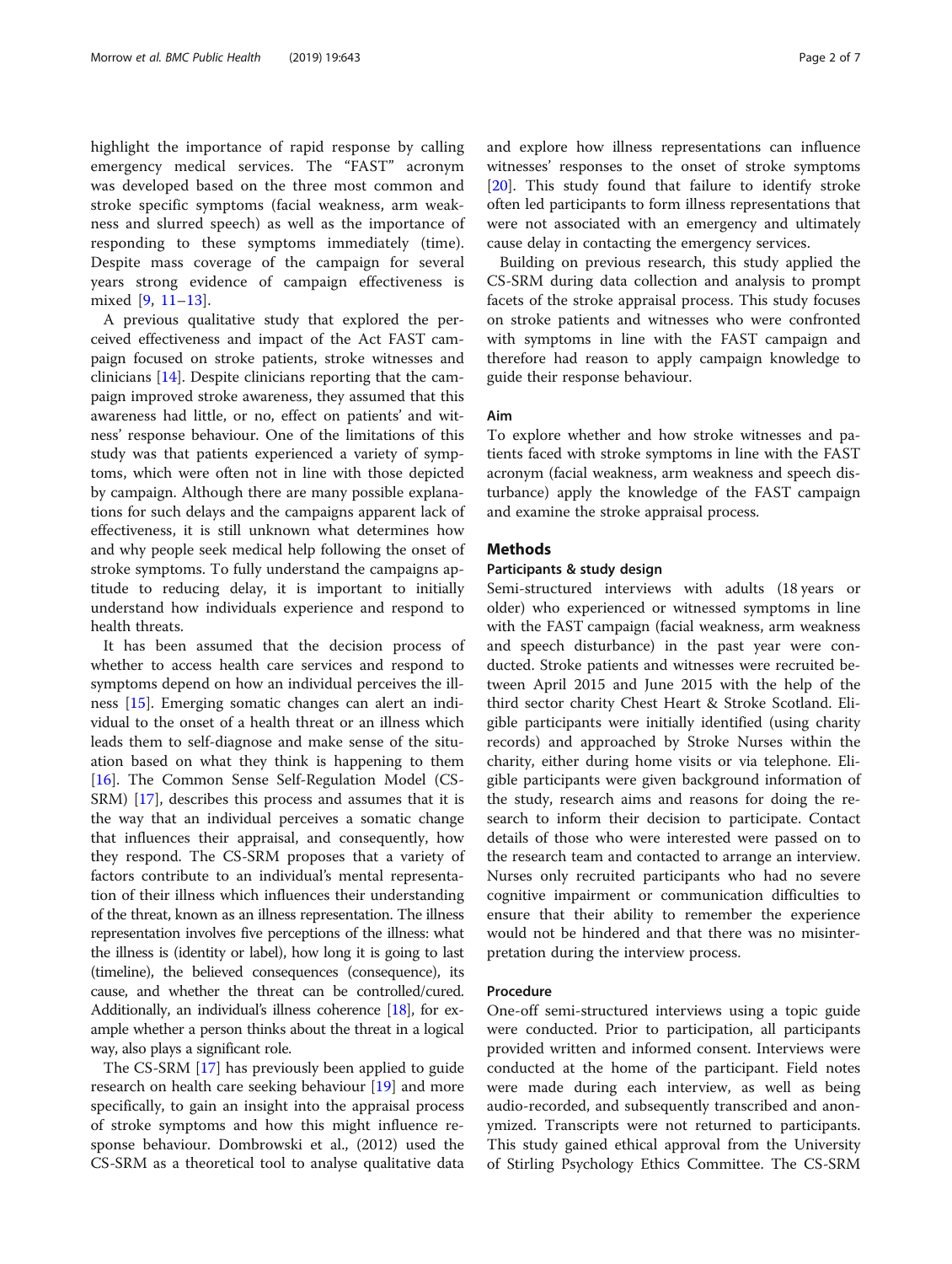[[17\]](#page-6-0) was used to guide data collection to prompt facets of the processes involved in making sense of a health threat. The topic guide consisted on two sections. The first section included questions around different facets of the illness representation, including:

- Identity/Cause: At the time, what did you think was happening to you? / Did you have any understanding of what may have caused the symptoms?
- Coherence: Did the situation make sense to you?
- Consequence: Did you think about what the consequences of the symptoms might be?
- Timeline: How long did you think the symptoms would last?
- Control: Did you feel like there was something that you could do to help with the symptoms?

The second section included questions around the Act FAST campaign, including:

- Were you aware of, or did you have any knowledge of, the FAST campaign before the stroke?
- Do you think this campaign had any impact on your decision/response?

#### Data analysis

Transcripts were analysed applying theory-guided content analysis [[21](#page-6-0)] led by the CS-SRM [\[17](#page-6-0)] theoretical framework in line with previous research [\[20\]](#page-6-0). This methodology was chosen as it aligns with the underlying theory around which this study was designed and allows exploration of theoretical facets prompted as well as the generation of additional explanations outside of the framework where needed. Transcripts were analysed and responses were allocated to facets of the theoretical framework (i.e., identity/cause, coherence, consequences, timeline, and control). Quotes from participants are abbreviated throughout indicating whether they were a patient (P) or a witness (W), participant number, speed of response time (i.e., the time taken between the onset of symptoms and initiating a response) and response behaviour (i.e., contacting the EMS [telephone 999] or primary care surgery [General Practitioner: GP]).

# Results

Eight stroke patients (4 female, 4 male) and five stroke witnesses (4 female, 1 male) were recruited. Seven spouses and family members (3 male, 4 female) were present during interviews. Participants were aged between 43 and 82 years (*Mean* = 69 years). All stroke experiences occurred at homes and the relationships of the witnesses were either wife  $(n = 4)$  or husband  $(n = 1)$ . Interviews lasted between 21 and 58 min  $(M = 27 \text{ min})$ .

The strokes occurred between 2 to 51 weeks prior to interview dates  $(M = 15$  weeks). Participant response times varied significantly, ranging from 5 min to 5 h  $(M = 1 h 15 min)$ . Stroke patient health service contacts were all made to the EMS ( $n = 8$ ). Seven contacts were made by other individuals on behalf of the patient and one patient contacted the EMS themselves. Three stroke witnesses contacted the EMS and the remainder  $(n = 2)$ contacted the GP.

# Identity/cause

Eight participants ( $n = 8/13$ ) were aware of the FAST campaign prior to observing or experiencing the stroke and two participants perceived that the campaign impacted their response action.

"I feel I would have done it anyway whether I had seen it or not" (WP1, 5 minutes, 999).

"Cos' obviously my face, arm, speech, I had everything! It definitely done it for me!" (PP5, 5 minutes, 999)

Five  $(n = 5/13)$  participants reported successfully identifying the observed symptoms as stroke.

"I was quite persuaded it was a stroke" (PP11, 10 minutes, 999).

These participants almost immediately responded to the symptoms by calling the EMS. One participant reported that their ability to correctly identify a stroke and take the appropriate action by calling 999 came from the knowledge that they had gained from the FAST campaign.

"I had seen the adverts on the tele[...] they go through what happens and I saw her face and she was just talking gibberish. I thought of the adverts on the tele so that's how I knew" (WP10, 5 minutes, 999).

However, two of the youngest participants in their 40s, felt that they failed to correctly identify that they were having a stroke because they did not associate themselves with the campaigns, or their own, representation of a stroke.

"I didn't really associate myself with that person on the  $TV...$  it was furthest from my experience  $[...]$ maybe in the advert you can have a younger guy in it as well…it doesn't just happen to old people and people need to know that" (PP8, 50 minutes, 999).

"Something in my head did say I'm having a stroke. But the other side said, I canny be having a stroke, I'm only 48!" (PP6, 45 minutes, 999).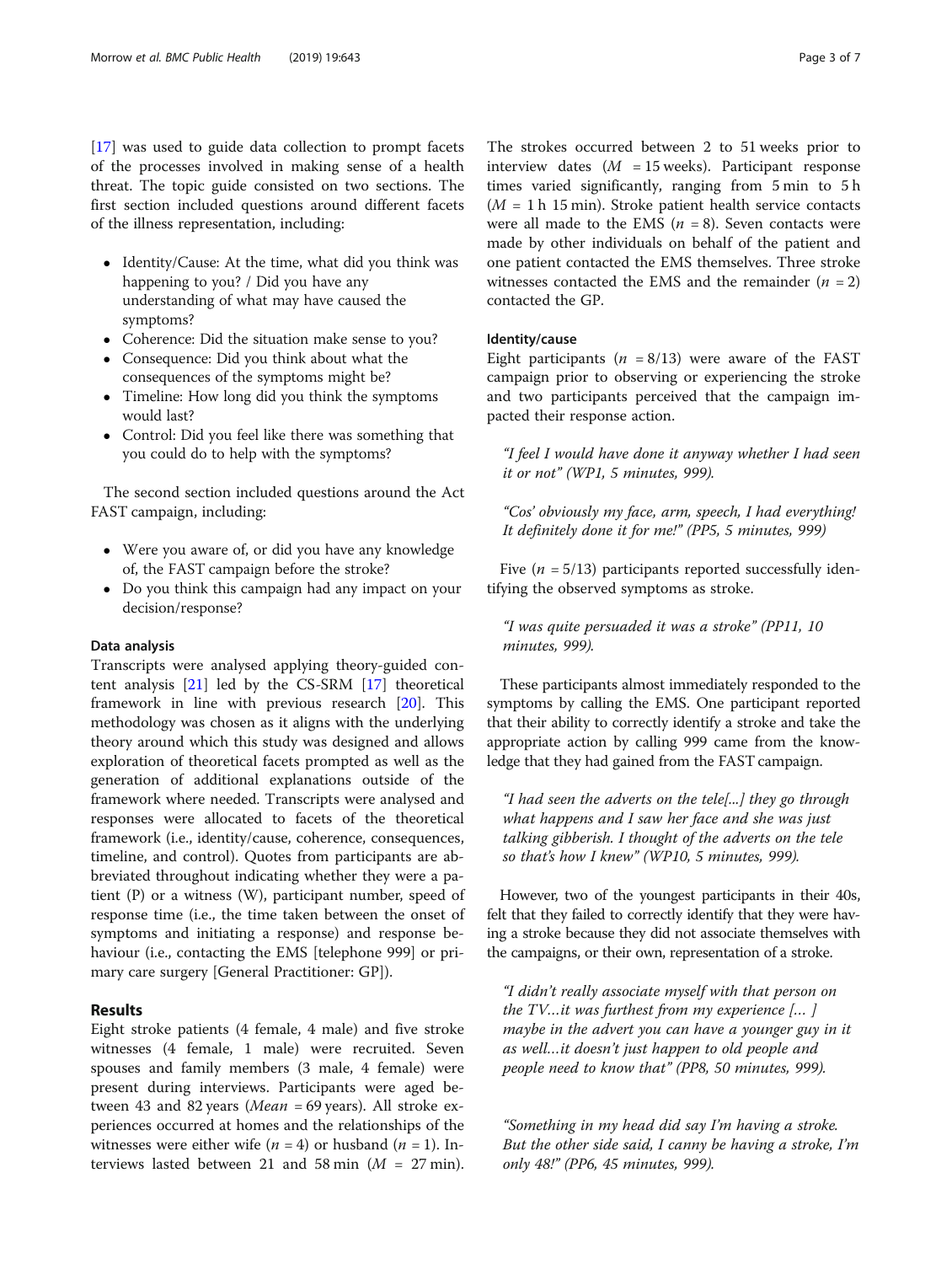"I thought it was something to do with his heart because he has already had a heart attack" (WP4, 4 hours, GP).

Additionally, most stroke patients reported no understanding of what was happening to them. As a result they were unable to identify the symptoms or the appropriate response action to take by applying the FAST test.

"I had no idea that my face was distorted or that my speech was slurred. It was my husband that pointed this out to me […] I just thought, I've fell out of bed how on earth did I do that" (P2, 10 minutes, 999).

It was also common for participants to lack association between the symptoms they observed and the symptoms presented in the campaign. This mismatch between their experience and those advertised led witnesses to eliminate stroke as a potential cause of the symptoms.

"His symptoms weren't as…severe as they show on the tele" (WP7, 5 hours, 999).

# **Coherence**

A number of participants made statements that suggested that they did not have a clear understanding of the symptoms they were observing.

"I knew she was having a stroke but I didn't really know why. When I had left her to go to bed she was fine, she didn't say she wasn't feeling well…So I didn't really understand" (WP10, 5 minutes, 999).

"One doesn't just collapse on the floor for no reason [...] I really didn't expect this" (WP13, 10 minutes, 999).

One participant  $(n = 1/8)$  appeared to think about their symptoms in a logical way, leading them to correctly identify what they were experiencing and then base their response action on the knowledge that they had of stroke.

"It made horrific sense to me. It said, "Here's the onset of a stroke" […] I knew the symptoms were serious and I needed to call [999]" (PP11, 10 minutes, 999).

#### Consequences

An expectation of what would follow, for example whether participants perceived that the consequences of the symptoms would be minor or major, played an important role in the identification of the need to call the EMS.

"[I thought about] the dire effects of a stroke, you know. The helplessness, it just flew through my mind" (WP1, 5 minutes, 999)

There were circumstances where participants were not fully aware of what was happening, but reacted to their natural instinct that the situation was ominous.

"I just knew it was a hearty type thing" (WP13, 10 minutes, 999).

Conversely, a number of participants perceived the consequences of the symptoms to lack severity and assumed that they did not warrant medical attention. This tended to reflect a delay in seeking medical attention.

"I was putting it down to him just being a bit tired and clumsy" (WP4, 4 hours, GP).

"I felt my arm drop, just like they show you on the tele but I thought I had just dropped something" (PP9, 1 hour, 999).

# Timeline

Ten ( $n = 10/13$ ) participants, identified that they were aware their symptoms were long-term, even if they did not identify them with a stroke.

"I just knew it wasn't [going to take] a couple of pain killers and you'll be fine" (PP2, 10 minutes, 999).

The expectation when you take a pain killer is that the pain or discomfort that you are feeling will go away in a short period of time. This highlights that the participant believed that their symptoms would not pass which seemed to influence immediate response.

Participants with the lengthiest response times assumed that the symptoms were acute and would not endure.

"I thought you know, after he had a nap he would be feeling a lot better" (WP7, 5 hours, 999).

"At the time I thought they [facial weakness and arm weakness] were just going to go away" (WP4, 4 hours, 999).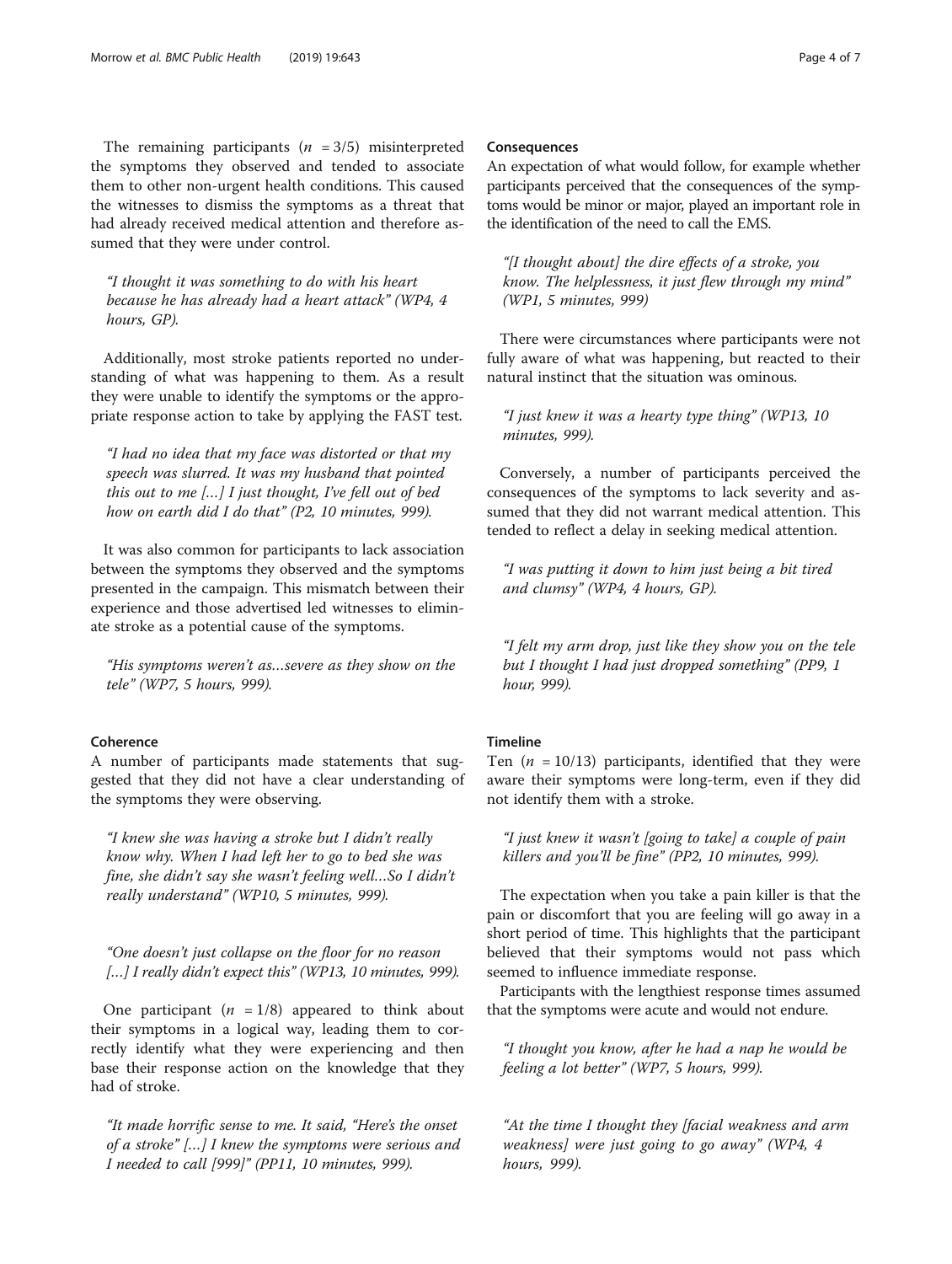"I just thought this is going to pass. It'll pass, it'll pass" (PP9, 1 hour, 999).

# Control

The feeling of lack of control often prompted help-seeking behaviour in witnesses. All participants  $(n = 13/13)$  reported that they could not do anything to help or control the symptoms and therefore had to seek help from somewhere else, which in most instances was the EMS.

"I thought I needed help. I need 999" (WP1, 5 minutes, 999).

"I knew I couldn't help her" (WP10, 5 minutes, 999).

"I was concerned about getting seen to, and quickly  $[...]$  because I am well aware that  $[...]$  if you get it attended to quickly, there is a good chance that things can be rectified" (PP11, 10 minutes, 999).

Six participants ( $n = 6/13$ ) reported that they were aware they required medical attention however they were physically unable to respond.

"I couldn't help myself. I thought I was finished" (PP8, 50 minutes, 999).

In most cases  $(n = 5/6)$  this lack of control did not seem to result in a delay in presenting to the EMS because they received assistance from a witness. Delays in calling the EMS seemed to only be influenced by the inability to control the situation when the stroke patient had no witness to act on their behalf. The campaign is mostly useful for witnesses observing symptoms.

"It's the people that are witnessing the strokes that can do something about it. They are more in power. You have got to rely on them" (PP3, 4 hours, 999).

# **Discussion**

This study highlights that both stroke patients and witnesses typically do not report applying their knowledge of the FAST campaign when faced with stroke symptoms that are in line with the FAST acronym. The main reasons for the lack of reported application of the FAST knowledge included a lack of association between perceived symptoms and stroke, not seeing the campaign as personally relevant, and lack of campaign awareness.

Overall, although 8/13 participants were aware of the FAST campaign prior to experiencing or witnessing stroke symptoms, only two believed that this impacted their decision to respond in any way. A contributing factor of this was that approximately half of all witnesses and stroke survivors were unable to correctly identify that they were observing, or experiencing, a stroke. In both stroke patients and witnesses, failure to correctly identify symptoms as those of a stroke often contributed to a delay in responding. Lack of association led to participants misidentifying what was happening and they were consequently unable to apply the knowledge of the FAST campaign.

For the FAST campaign to be more successful in reducing delay in presenting to the emergency services, individuals initially need to be able to relate to the campaign during their experience. The three main factors that appeared to hinder participant's ability to relate to, and apply, the FAST campaign were symptom experience, knowledge of stroke symptoms, and age. Similarly to other research findings [[22\]](#page-6-0) participants regularly misunderstood aspects of the campaign. A recurring theme was that there was a mismatch between their experience and the campaigns representation of stroke. This may have resulted in participants dismissing stroke as a potential cause of the symptoms. Additionally, participants were often unaware of the symptoms of stroke and therefore did not feel that the information the campaign communicated was relevant to them. Even when participants had almost all symptoms of stroke [[23\]](#page-6-0), they frequently reported that they were not aware that they were at an increased risk. This resulted in participants regularly assigning symptoms to a previously diagnosed condition and forming an illness representation associated with something minor that did not require immediate medical attention. Finally, the two youngest participants believed that they had reasonable knowledge of the campaign and the message it portrayed, however they did not apply this knowledge during their experiences. It appeared that the reason that these participants did not associate themselves with the campaign was because the demographics of the individuals used in the campaign did not reflect their own situation. The campaign generally portrays older individuals experiencing stroke which could result in younger individuals not being able to relate to the campaign and therefore not feel like they are at risk of stroke. This is a particular issue as the trend of stroke is changing, with increasing numbers of young people being affected by stroke every year. Currently, up to 25% of strokes in the UK occur in adults under the age of 65 [[24\]](#page-6-0) which highlights the importance of the message being portrayed that stroke can happen to anyone, not just older adults.

Lack of physical control, which was predominantly a concern for stroke patients rather than witnesses, also appeared to prevent participants from applying the FAST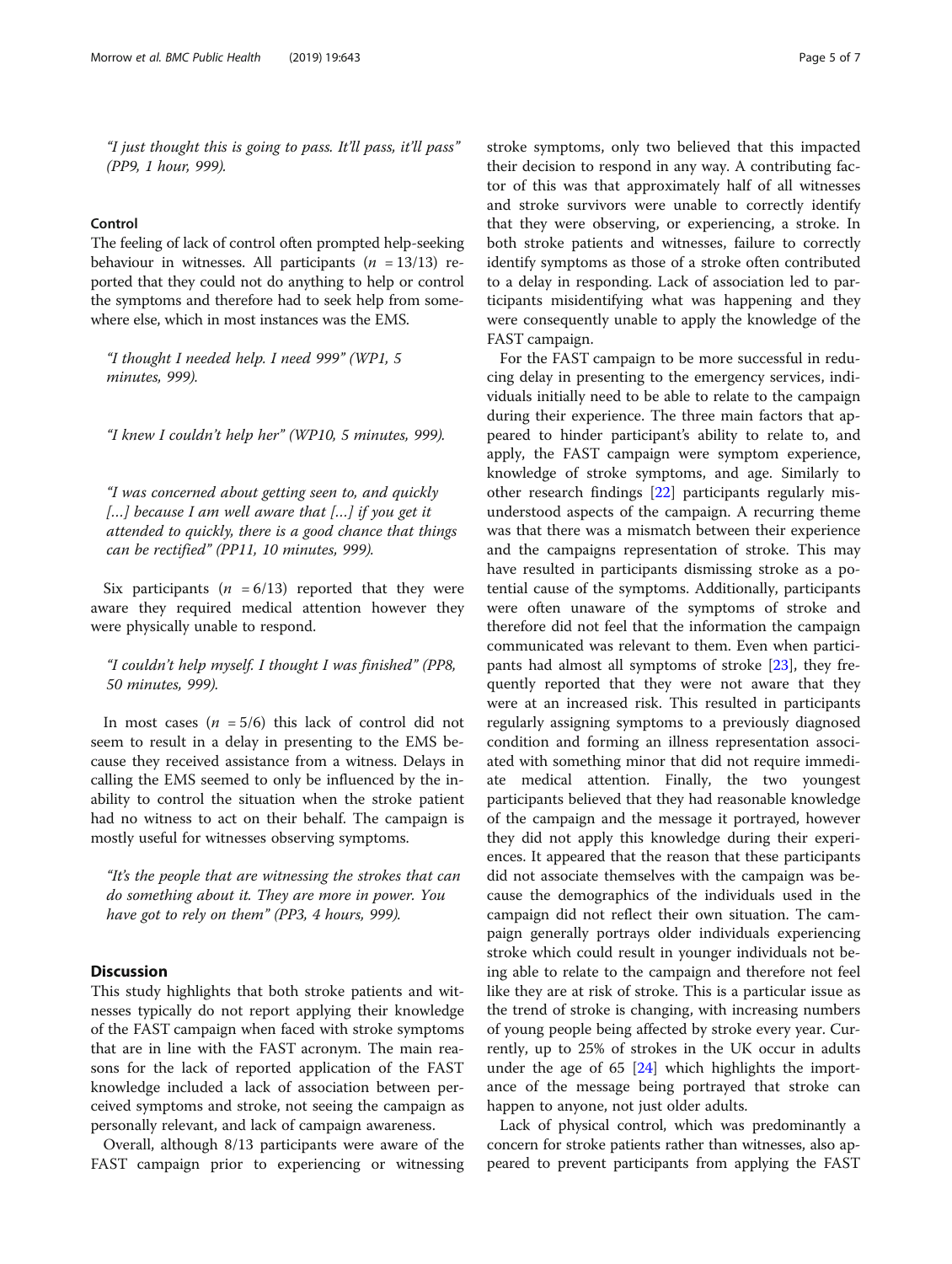<span id="page-5-0"></span>knowledge. One participant reported that although they were aware that they were having a stroke and reflected on their knowledge of the campaign, they were physically unable to follow through with effective response behaviour. This suggests campaigns that impact may be limited to witnesses of stroke symptoms rather than those who are experiencing stroke. This is reflected in calls made to EMS with stroke patients responsible for 2–7% compared to 93–98% of witness calls [[25,](#page-6-0) [26\]](#page-6-0).

The current study suggests several avenues for improving the FAST campaign. A closer match between the manner in which stroke symptoms are perceived and the display of these symptoms in the campaign would add value. The CS-SRM [[17\]](#page-6-0) used in this study was found to be a useful model to explore symptom perceptions and cognitions and could serve as a theoretical background for revising this and other awareness raising campaign. Moreover, at present, the campaign generally portrays older adults. Adapting the campaign to include younger adults in everyday situations, such as at work or socialising with friends may help raise awareness of stroke.

#### Strengths & limitations

This study has benefits over other research in the field examining the effects of the FAST campaign [[14,](#page-6-0) [20](#page-6-0)] as it includes both stroke patients and witnesses, and focuses on those who experienced or witnessed symptoms in line with the FAST campaign. Understanding the experiences of stroke patients and witnesses is crucial to give a more accurate account of the campaigns impact, as they constitute the group who could have benefited from the content of the FAST campaign. The use of psychological theory and the CS-SRM as a theoretical tool [[20\]](#page-6-0) to understand participants' appraisal of their stroke experience is a particular strength, as research of this kind can be used to guide theory-based interventions. One of the main limitations of this study was that the data is reliant on participants self-report and interpretations of events, some of which happened up to a year previous to the interviews. This creates potential for recall bias due to potential mild cognitive impairment as well as a prolonged period of time between the event and the interview. Results of qualitative research designs are not generalisable to the overall population of patients who experience or those who witness stroke. Additionally, due to the inclusion and exclusion criteria, the population of stroke patients did not include those who were affected by severe stroke. Results serve as a starting point to understand the impact of the FAST campaign on the behaviour of stroke patients and witnesses and further samples may be required.

### **Conclusions**

Participants were frequently unable to apply the FAST message and knowledge during their own experience. This suggests that although the campaign is practical and valuable in theory, those who need it most often do not apply it in practice. This appeared to be largely guided by inaccurate risk perceptions and the inability to identify with stroke in general. The content of the campaign itself could be improved to increase its effectiveness.

#### **Abbreviations**

CS-SRM: The Common Sense Self-Regulation Model; EMS: Emergency medical services; FAST: Facial weakness, arm weakness, Slurred speech and Time; GP: General practitioner; P: Patient; W: Witness

#### Acknowledgements

The study was supported by Chest Heart & Stroke Scotland who assisted in identifying and recruiting study participants.

#### Authors' contributions

The idea of the study was conceived by SUD. AM undertook the interviews, data analysis and interpretation. AM & CBM drafted the paper and SUD provided comments. All authors read and approved the final manuscript.

#### Funding

This study did not receive any funding and was completed as part of an MSc in Health Psychology.

#### Availability of data and materials

Excerpts of the transcripts relevant to the study can be requested from the corresponding author.

#### Ethics approval and consent to participate

This study gained ethical approval from the University of Stirling Psychology Ethics Committee and all participants provided written and informed consent.

#### Consent for publication

Not applicable.

#### Competing interests

The authors declare that they have no competing interests.

#### Author details

<sup>1</sup> Division of Psychology, School of Natural Sciences, University of Stirling Stirling FK9 4LA, UK. <sup>2</sup> Faculty of Kinesiology, University of New Brunswick, Fredericton, NB, Canada.

#### Received: 6 December 2018 Accepted: 22 May 2019 Published online: 28 May 2019

#### References

- 1. Moser DK, Kimble LP, Alberts MJ, Alonzo A, Croft JB, Dracup K, et al. Reducing delay in seeking treatment by patients with acute coronary syndrome and stroke: a scientific statement from the American Heart Association Council on Cardiovascular Nursing and Stroke Council. J Cardiovasc Nurs. 2007/06/26. 2007;22(4):326–43.
- 2. Hacke W, Kaste M, Bluhmki E, Brozman M, Davalos A, Guidetti D, et al. Thrombolysis with alteplase 3 to 4.5 hours after acute ischemic stroke. N Engl J Med. 2008/09/26. 2008;359(13):1317–29.
- 3. Swain S, Turner C, Tyrrell P, Rudd A. Guidelines: diagnosis and initial management of acute stroke and transient ischaemic attack: summary of NICE guidance. BMJ Br Med J. 2008;337(7664):291–3.
- 4. You S, Saxena A, Wang X, Tan W, Han Q, Cao Y, et al. Efficacy and safety of intravenous recombinant tissue plasminogen activator in mild ischaemic stroke: a meta-analysis. Stroke Vasc Neurol. 2018;3(1):22–7.
- 5. Rodgers H, Thomson R. Functional status and long term outcome of stroke. BMJ. 2008/01/31. 2008;336(7640):337–8.
- 6. Intercollegiate Stroke Working Party. National Sentinel Stroke Audit 2010 Round 7 London UK R Coll Physicians London 2011;